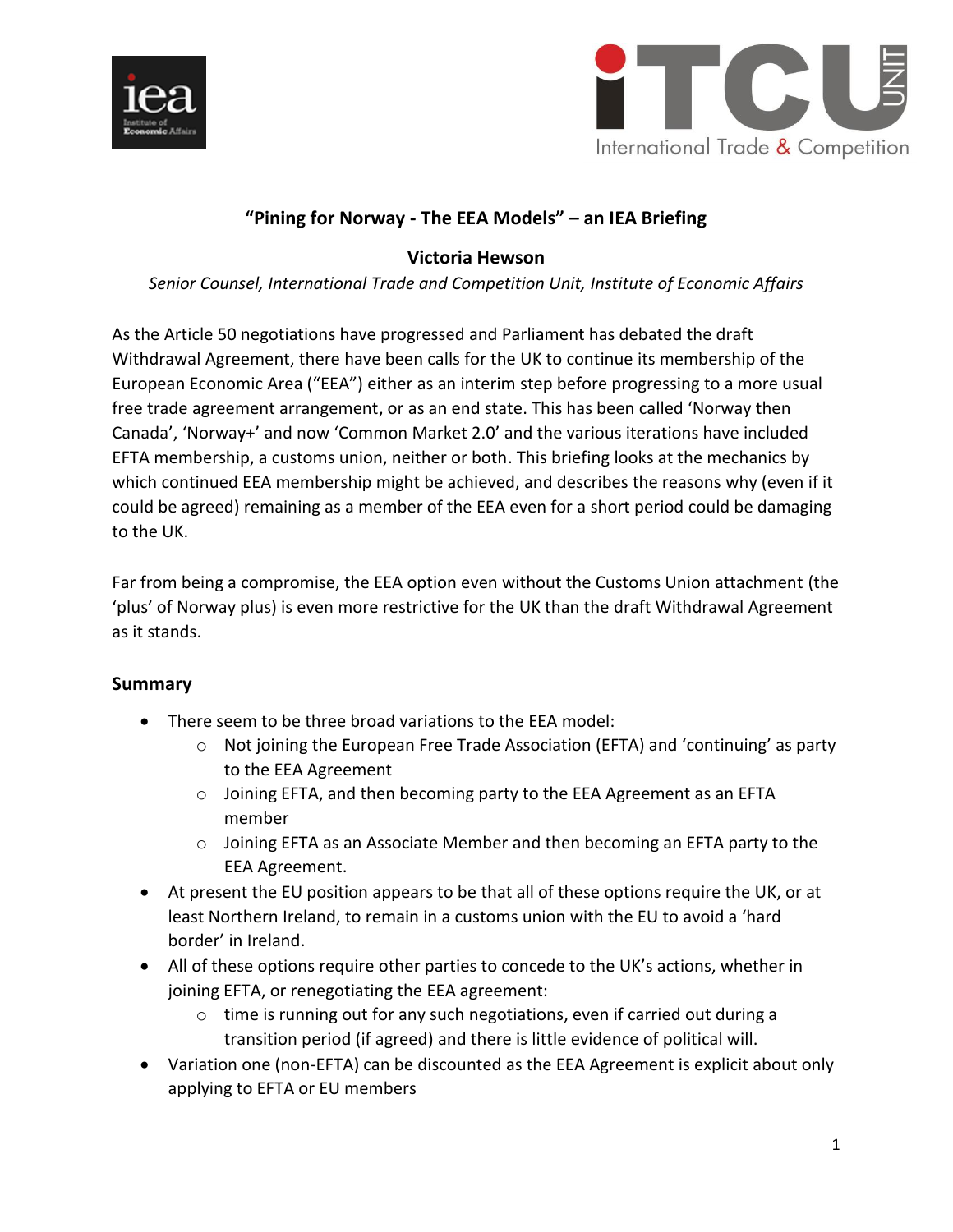



- o This is not easily altered as it is built into the 'institutional provisions' of the EEA Agreement
- The EU could still claim there needs to be a backstop to address the possibility that the UK might eventually leave to pursue a 'Canada-style' free trade agreement ("FTA").
- Variation two precludes membership of the Customs Union, as EFTA members must apply to become party to all EFTA FTAs. Article 50 does not give the EU competence to negotiate an existing member state's joining of the EFTA pillar of the EEA Agreement. The UK would need to leave first.
- Variation three would require a renegotiation of the EFTA convention, and it would not be guaranteed that a new 'associate member' would be allowed into the EEA by the EU. As with option two, the UK would need to leave the EU and then negotiate this.
- Even if the legal and political difficulties could be surmounted, all of these options simply delay the process of leaving, creating additional work in the interim for businesses, without dealing with uncertainty over the final arrangements. The difficulty of leaving the current arrangements demonstrates how challenging it would be to move out of EEA membership once in.
- Once in there are also further difficulties:
	- $\circ$  The UK would not have meaningful input into lawmaking in key areas including financial services.
	- o The UK would be unable to end free movement of workers.
	- $\circ$  It would be difficult to pursue significant trade deals with third countries or blocs like the Comprehensive and Progressive Agreement for Trans Pacific Partnership (CPTPP), and all but impossible if the UK were also to be in a customs union.

# **Part 1 – Getting in**

## **1. The Proposal**

Proposals for the UK to remain a member of the EEA have been in circulation, [including among](http://www.eureferendum.com/documents/flexcit.pdf)  [some Leave supporters,](http://www.eureferendum.com/documents/flexcit.pdf) for some time, predating the 2016 referendum. The proposition was adopted and promoted by some MPs after the referendum, and has gone through a number of iterations and re-brands. Initially the 'Norway then Canada' idea seemed to be: joining EFTA in order to accede to the EEA Agreement with immediate effect. There would be no need for a transitional period under the Article 50 Withdrawal Agreement because that is what the EEA membership period would effectively be. It would enable the UK to negotiate and implement a more usual state to state free trade agreement with the EU, often called "Canada +". Variations on this theme include not joining EFTA because the UK's membership of the EEA Agreement will continue as a contracting party in its own right, and becoming an 'associate member' of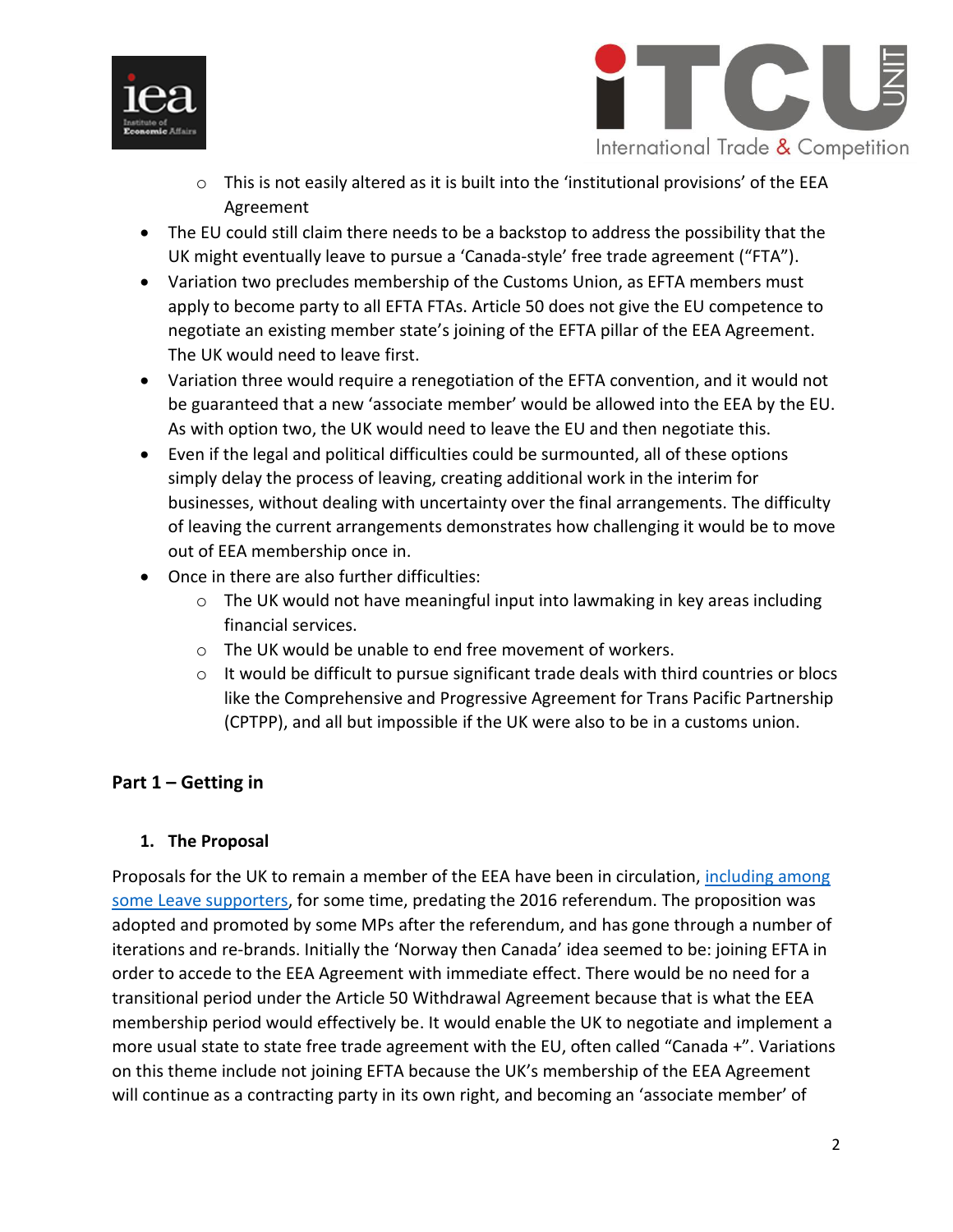



EFTA. The proposal has since evolved, and been rebranded as '[Common Market 2.0](http://betterbrexit.org.uk/)'. This endorses the draft Withdrawal Agreement as agreed by negotiators in November 2018, but would amend the Political Declaration to include EEA membership and a customs union arrangement to come into place at the end of the Transition Period, such that the backstop in the Protocol to the Withdrawal Agreement on the Irish border would exist but never need to come into effect.

This briefing considers the routes by which the UK could continue to be an EEA member, and then the consequences that would follow from that.

## **EFTA**

First, a point of clarification. Although EEA and EFTA sometimes seem to be used interchangeably, EFTA membership (currently comprising Norway, Iceland, Switzerland, and Liechtenstein) does not by itself give continued preferential single market access. EFTA is a free trade agreement between its parties. The link with the EU for EFTA countries requires signing the European Economic Area (EEA) Agreement, as Norway, Iceland and Liechtenstein have, or negotiating separate bilateral deals as Switzerland has done.

This briefing focuses on the EEA route, which its proponents consider to be an off the shelf route to achieving continuity and frictionless trade, either as a permanent solution or as the UK continues to negotiate a bespoke free trade agreement.

## **Option 1 – Remaining in the EEA**

In this variation of the Norway model the UK simply relies on being a member of the EEA Agreement at present and does not give notice to withdraw. This assumes that because the UK is named as a party to the agreement, the rights and obligations under the agreement must continue whether or not it is a member of the EU or EFTA. On the face of the wording of the EEA Agreement, **it is clear that this is not the case**. It is specifically stated to apply only to the territories of the EU and the EFTA parties, known as the two pillars – the EU pillar and the EFTA pillar. The provisions that deal with managing and decision making under the agreement, the so-called "institutional provisions" are expressly designed to create a balance between the EU pillar and the EFTA pillar. The EFTA Secretariat is of the view that these provisions would not allow the UK to continue as a functioning EEA party in its own right. In it[s FAQs on its website](http://dev.efta.int/faq) it states the following:

*Article 126 of the [Agreement on the EEA](http://www.efta.int/eea/eea-agreement) makes it clear that the EEA Agreement only applies to the territories of the EU, in addition to Iceland, Liechtenstein and Norway. Under the present wording of the EEA Agreement, it is therefore impossible to be a party to the EEA Agreement without being a member of either the EU or EFTA.*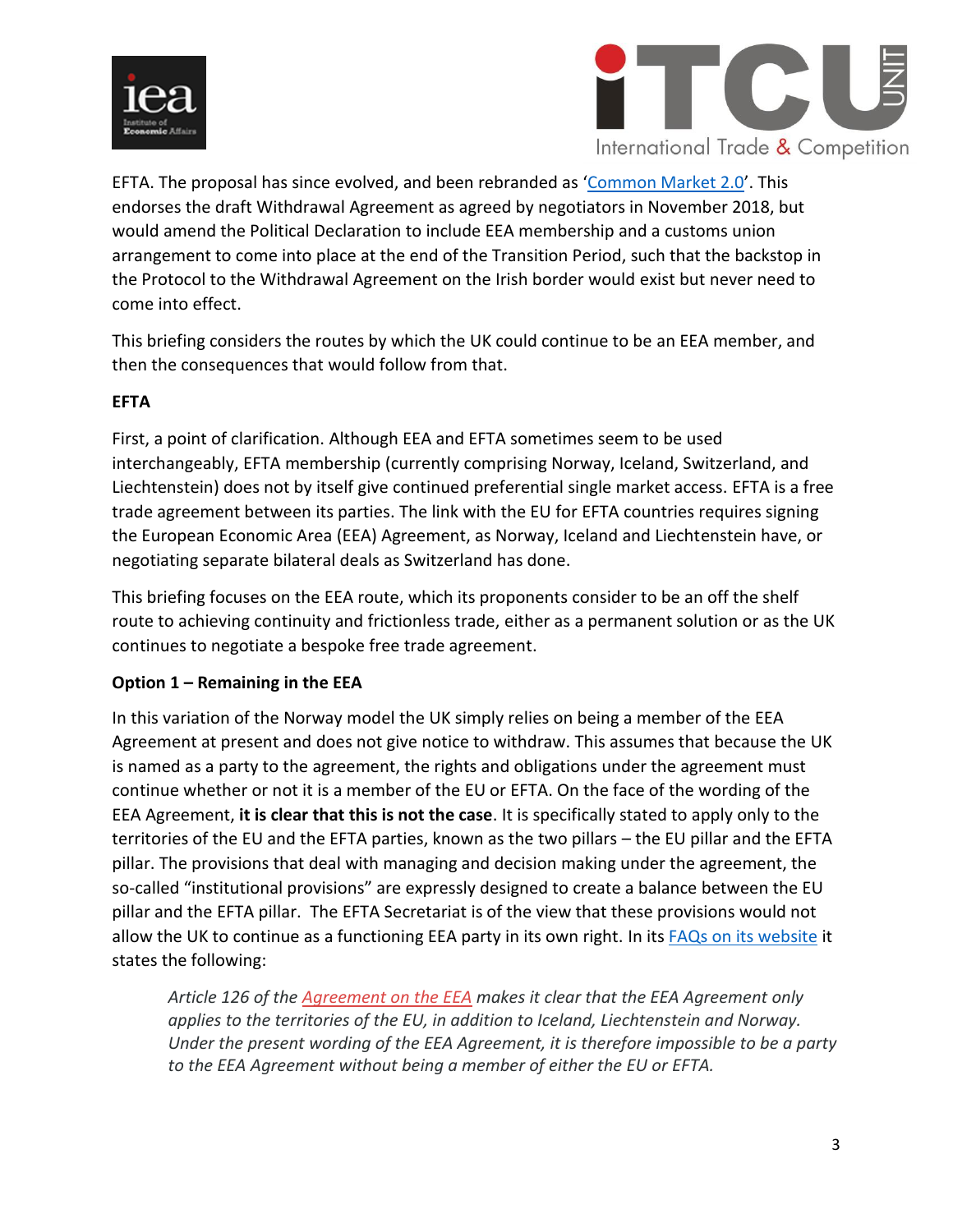



Even if the UK government were to change course and seek to claim that the UK's membership of the EEA Agreement continues unabated by having left the EU, if the other parties don't agree there would be protracted negotiation and even potentially litigation. Given the current state of negotiations, such a change of course would not, one imagines, be popular with the EU and EFTA members, and would be unlikely to be resolved by 29 March 2019, or even, if a transition period is agreed, by December 2020.

#### **Joining EFTA**

So why not join EFTA and then accede to the EEA Agreement in the normal course? Again this is not an off the shelf model. Membership of these agreements is not available as of right. It must be applied for and conditions must be met. Although both EFTA and EEA membership can be terminated on 12 months notice, neither envisage temporary membership (other than in order to move from EEA membership into full membership of the EU). It is highly questionable that the four EFTA members, all of whom would have to agree the UK's accession to EFTA, and then the 27 EU member states who would have to agree the UK joining the EFTA group of the EEA Agreement, would agree such a disruptive process and time consuming negotiation in the knowledge that it would only apply for a period of two or three years.

A more recent iteration of the 'Norway then Canada' model proposed by Nick Boles MP conceded this and proposed that the UK would agree not to exercise its right to terminate EEA membership "*[while the EU is working in good faith to conclude a new set of agreements that](https://www.thetimes.co.uk/article/don-t-panic-if-chequers-gets-chucked-what-works-for-norwegians-would-work-for-us-95lcfh6ls?shareToken=f3f21ef8d371631eb0bb4d55622db7c2)  [preserve in perpetuity no hard border on the island of Ireland](https://www.thetimes.co.uk/article/don-t-panic-if-chequers-gets-chucked-what-works-for-norwegians-would-work-for-us-95lcfh6ls?shareToken=f3f21ef8d371631eb0bb4d55622db7c2)".* The prospect of ever leaving the EEA in that scenario seems remote, given that the effort to guarantee no hard border in perpetuity is exactly what has led to the current impasse. The newer Common Market 2.0 proposal effectively accepts this, on the basis that it recommends entering into the draft Withdrawal Agreement as it stands, including the Irish border backstop, and relying on EEA and customs union membership to ensure that it is never activated. 'Norway for Now' is no more, and has been replaced, for these MPs, with 'EEA Forever'.

A pitfall of the early EFTA/EEA models is that there is not enough time to negotiate EFTA membership and transition to the EEA pillar of the EEA Agreement before 29th March 2019 (or during a brief extension), because this would require new negotiation guidelines to be agreed by the EU27 and ratification, by the UK, all the EFTA states, and all EU Member States. Relevant schedules and governance arrangements would all have to be renegotiated if the UK wished to be able to have any special arrangements to reflect its circumstances, for Gibraltar, for example or for the needs of financial services or other sectors. No doubt the EU would wish to negotiate arrangements on fishing rights. Even if there were the political will to do so (which seems most unlikely for a time limited arrangement), in practical terms the process could not be completed to take effect as a transition. The Prime Minister of Norway has already indicated that the interim membership approach would not be welcomed by the exiting members, noting that "to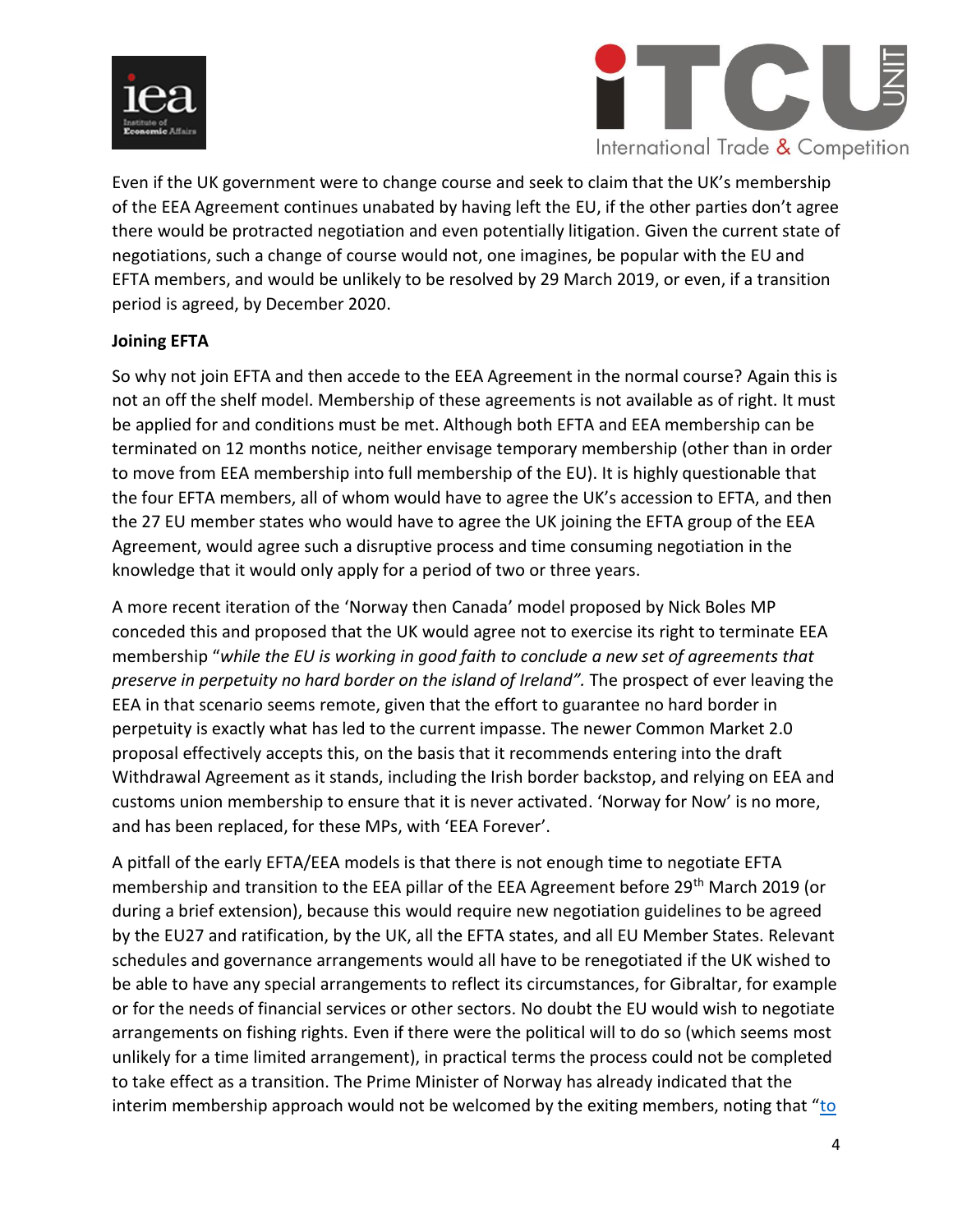



enter into an organisation you are preparing to [leave at the same time is also a little bit difficult](https://www.telegraph.co.uk/politics/2018/10/30/brexit-latest-theresa-may-heads-oslo-nordic-summit-live/)  [for the rest of us](https://www.telegraph.co.uk/politics/2018/10/30/brexit-latest-theresa-may-heads-oslo-nordic-summit-live/)".

In any event there is a more structural obstacle before any such negotiations could even be contemplated. The EU's position is that it cannot negotiate such agreements with an existing member state, as Article 50 does not give sufficient competence and the other relevant provisions of the EU treaties do not cover negotiations with current EU members. Many commentators consider that the boundaries of Article 50 have already been strained to their limits by including in the Withdrawal Agreement an ongoing customs union and single market arrangement for Northern Ireland, and still further by extending this to the whole of the UK, even on a temporary basis, and even as a backstop. It would be very difficult for the EU to stretch this further and re-negotiate the EEA Agreement under Article 50 and doing so would almost inevitably be subject to legal challenge, making it risky and uncertain.

This means that to join the EEA as an alternative to the Withdrawal Agreement, the UK would have to leave the EU with no deal in March 2019, or shortly thereafter, and continue negotiations for the future relationship. This would take away a large part of the claimed benefits of the EFTA/EEA model, as the disruption from leaving with no deal would already have happened and it would be more sensible at that point to focus on bilateral negotiations with the EU and wider trade policy. The other critical reason why EEA membership does not resolve the current impasse is that whether it is temporary, permanent or indefinite, an EFTA/ EEA arrangement does not resolve the issues that the EU has raised in respect of the Irish border.

In recognition of all of these points, Common Market 2.0 recommends a future relationship including EEA membership and a customs union with the EU, to be achieved by entering into the Withdrawal Agreement and negotiating the EEA/customs union relationship during the transition period. This would then come into force instead of the backstop, but the backstop would remain in place and would presumably be triggered if the UK ever wished to withdraw from the EEA or customs arrangement in the future.

The customs union aspect, on the face of it is incompatible with the EFTA Convention, which prohibits customs duties and quantitative restrictions between members (which the UK could not commit to if it were bound to the EU's tariffs, quotas and trade remedies) and binds acceding members to apply to become party to FTAs concluded by EFTA members. The UK would not be able to do this if in a customs union with the EU. It could only enter into FTAs with countries that the EU has FTAs with, and only on the terms agreed by the EU. The Common Market 2.0 proposal does not resolve this, it simply assumes that the EFTA countries will have no objection to agreeing the necessary derogations from the EFTA Convention. It also seems optimistic to assume that the EFTA/EEA accession and new customs union could be negotiated during the 19-month Transition Period, as once again the EU and EFTA states would be in a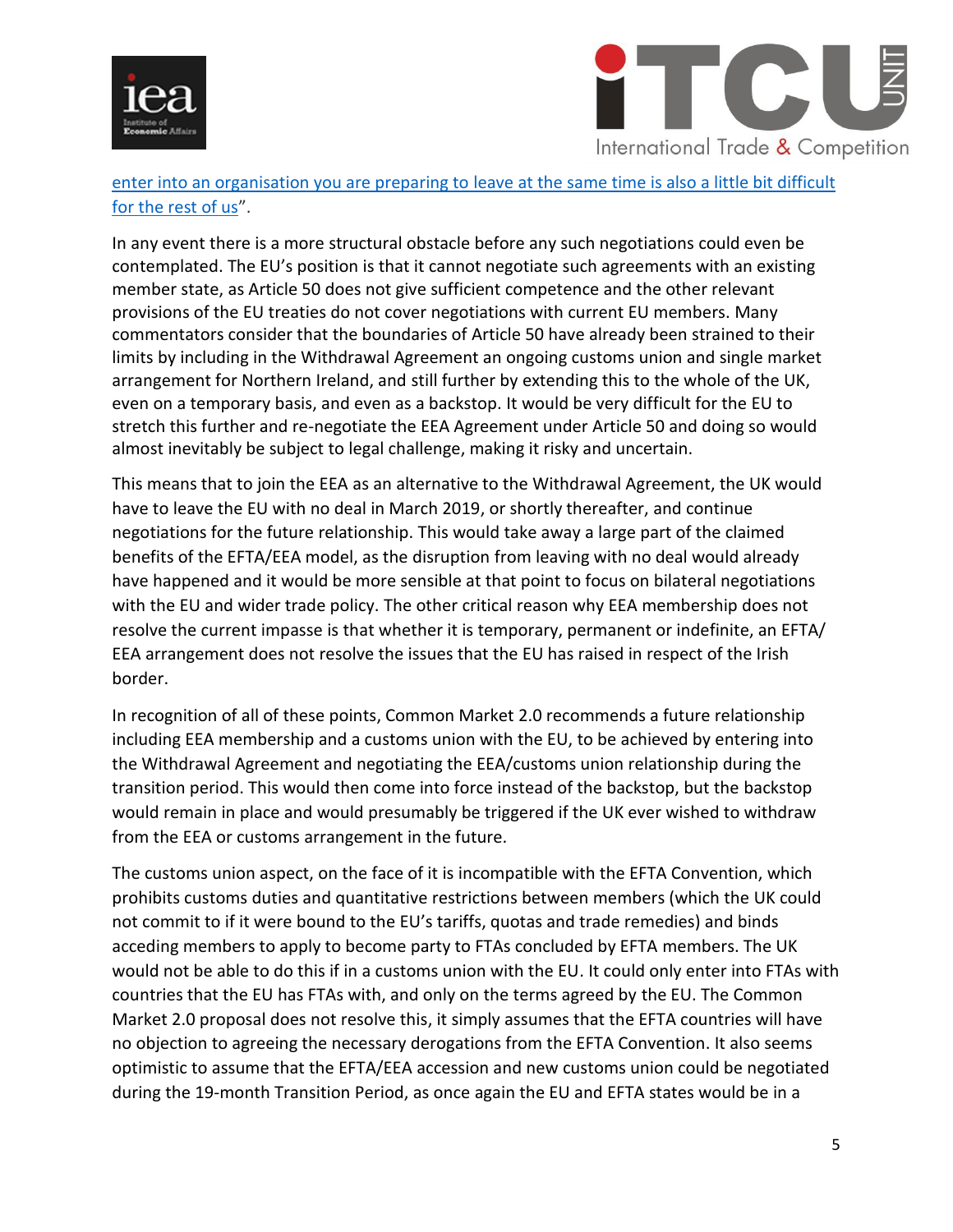



strong position knowing that unless the UK accepted all of their requirements and preconditions, it would once again be up against a cliff edge time frame.

## **Option 3 – Associate EFTA membership**

It has also been suggested that the UK could work around the need to be an EFTA member to join the EEA Agreement in the EFTA pillar by becoming an "associate member" of EFTA. This would presumably be intended to allow the UK to be in a customs union with the EU but still an EFTA member for the sake of EEA Agreement formalities. There is formally no such thing as associate membership of EFTA. The EFTA Convention provides for the creation of an association between EFTA and any other country or body in agreement with reciprocal rights and obligations, common actions and procedures. This is not a form of membership. It would be open to the EFTA members and the UK to create a form of associate membership if they wished (and this has been done in the past when Finland became an associate member in 1961), but this would be a matter of negotiation between them, requiring amendment to the EFTA Convention and they would not be able to compel the EU to recognise such associate status as qualifying for the EFTA Pillar of the EEA Agreement as of right.

## **The Irish Border**

Much of what has been proposed across all of the Norway-style models is justified, in part at least, as being necessary to maintain an open border, free of infrastructure between Ireland and Northern Ireland. While many [experts and commentators,](https://www.parliament.uk/business/committees/committees-a-z/commons-select/northern-ireland-affairs-committee/news-parliament-2017/land-border-follow-up-evidence-17-19/) as well as Northern Irish politicians such as **[Lord Trimble consider](https://www.belfasttelegraph.co.uk/news/northern-ireland/lord-trimble-attacks-dublin-brexit-stance-claiming-it-is-damaging-good-friday-agreement-37482638.html) that it is in fact possible to for goods trade to pass** between Northern Ireland and Ireland without physical infrastructure or routine interventions at the border, this has not been accepted by the EU side to date. An EFTA/EEA solution does not appear any more viable for the whole UK than a normal ("Canada-style") FTA is, given the EU's current negotiating position. The EU's insistence on the backstop as a commitment that would apply in perpetuity means that even EEA membership and a customs union would not remove the perceived need for the backstop: the EU would wish to be able to trigger the protections they consider necessary for the Irish border if in the future the UK gives notice to leave the EEA or customs union, or both, and the EU side does not consider that the border arrangements meet its requirements.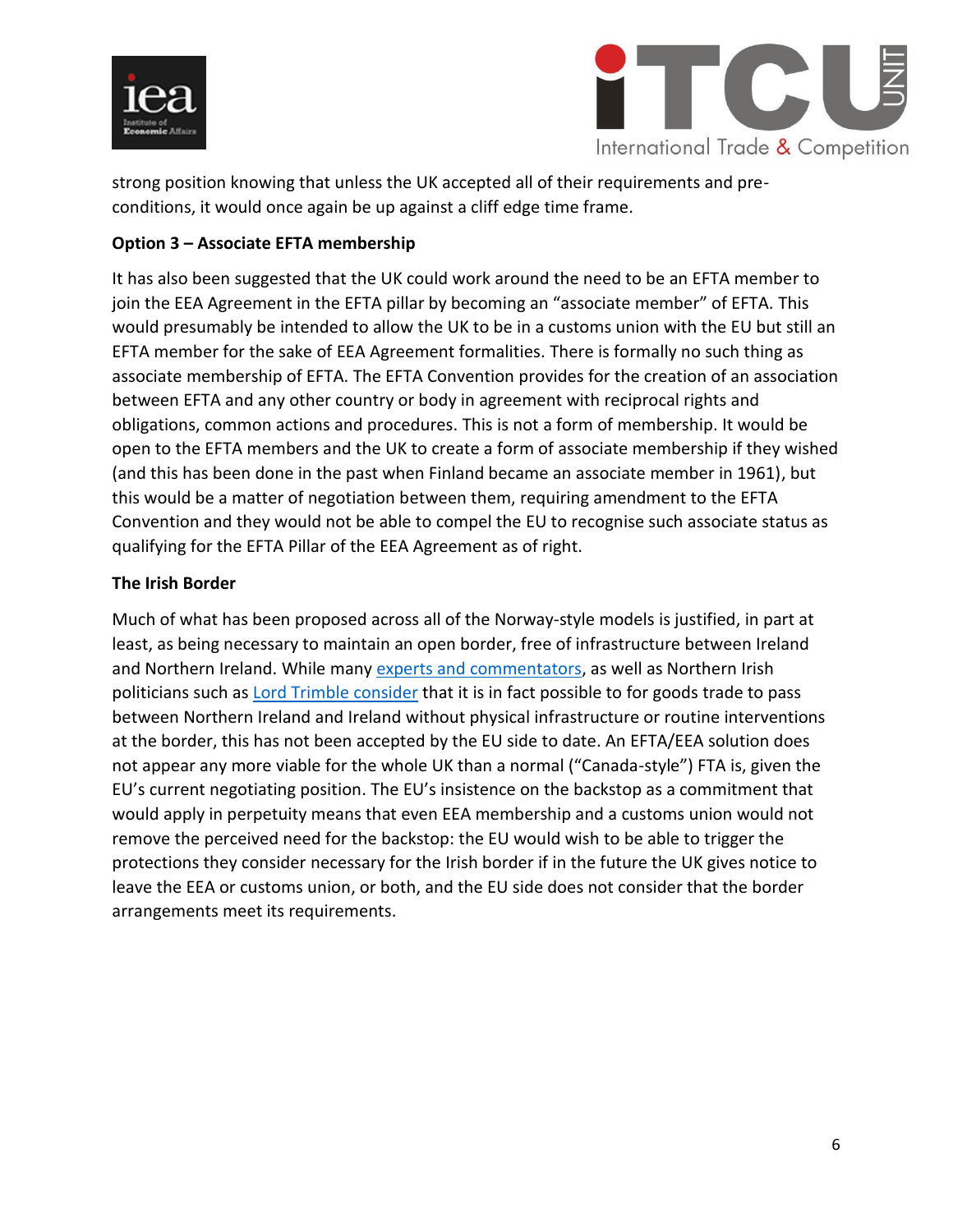



## **Part 2 – Why would the UK want to be in the EEA?**

Having considered the technicalities of agreeing EEA membership we will now consider the substance of what this would mean in practice.

#### **Law making and regulation**

What is the EEA? According to the EEA Agreement itself, it is an association formed to "promote a continuous and balanced strengthening of trade and economic relations between the Contracting Parties with equal conditions of competition, and the respect of the same rules, with a view to creating a homogeneous European Economic Area".

Already this indicates why continuing to be part of this arrangement would not achieve the objective of giving the UK Parliament control of law making, and why, even if intended to be for a short period, it could be damaging to the UK's interests. In order to achieve the "same rules" and "homogeneous" conditions, the EEA Agreement permits for the EU to harmonise laws in inscope fields with the EFTA/EEA members. This is monitored by the EFTA Surveillance Authority and enforced through the EFTA Court, which broadly follows the rulings of the European Court of Justice.

EFTA/EEA members have to adopt EU laws that are relevant to the EEA into their laws. Such laws are incorporated into the EEA Agreement through updates to its Annexes. This is not optional – there is no veto and they have no vote in the European Council or Parliament. Norway's Prime Minister has said clearly "[We do accept that decisions on the four freedoms are](https://www.politico.eu/article/norwegian-pm-uk-cannot-cherry-pick-eu-membership/)  [done in Brussels](https://www.politico.eu/article/norwegian-pm-uk-cannot-cherry-pick-eu-membership/)".

Whether an EEA act should be incorporated is determined by the EEA Joint Committee. Such decisions are by agreement between the EU on one hand and the EFTA states "speaking with one voice" on the other.<sup>1</sup> The EFTA states must come to a decision between themselves as to [whether a new law is EEA relevant and on any 'adaptations' that th](http://www.efta.int/sites/default/files/documents/eea/eea-institutions/The-Two-Pillar-Structure-Incorporation-of-new-EUacts.pdf)ey consider necessary to [make it work in their countries.](http://www.efta.int/sites/default/files/documents/eea/eea-institutions/The-Two-Pillar-Structure-Incorporation-of-new-EUacts.pdf) This is known as the right of reservation of the EFTA/EEA countries, [but it is not a veto.](https://www.stortinget.no/en/In-English/International-delegations/The-Delegation-to-EFTA-and-EEA-Parliamentary-Committees/eueea-work/) Article 102 of the EEA Agreement requires that they "*shall* take a decision concerning an amendment of an Annex to this Agreement as closely as possible to the adoption by the Community of the corresponding new Community legislation" (emphasis added). If no decision is reached and no mutually acceptable solutions can be agreed, the affected part of the EEA Agreement will be suspended.

The consequences of this are serious, as Norway found out when it sought to exercise its right of reservation on implementing a directive on postal services and was [threatened](https://www.euractiv.com/section/trade-society/news/eu-threatens-to-punish-norway-for-breaching-eea-agreement/) with losing market access for its fisheries products. As a result, the right of reservation in the EEA

 $\overline{\phantom{a}}$ 

<sup>1</sup> Article 93 EEA Agreement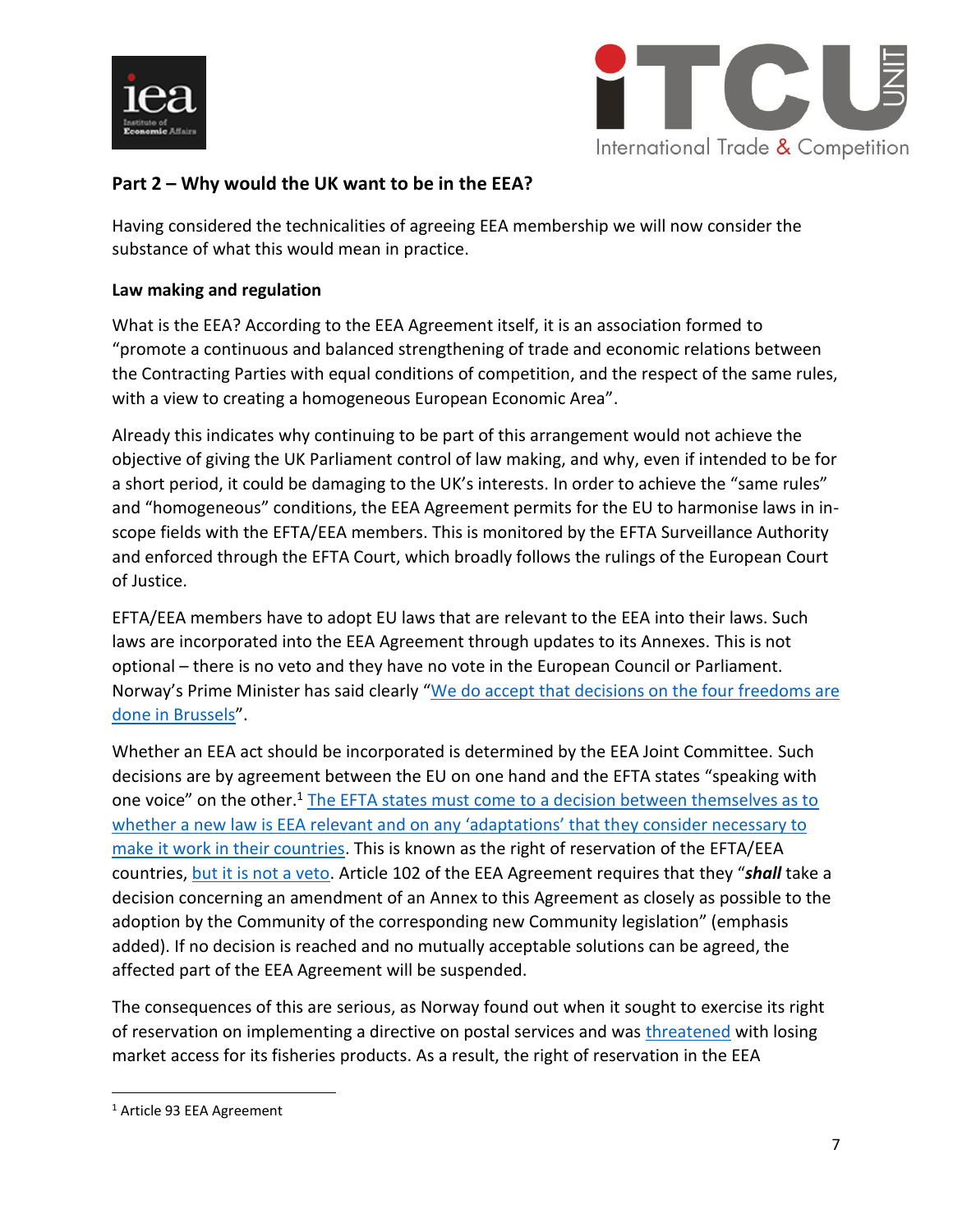



Agreement has never been followed through, and is, in essence, a theoretical construct that allows EFTA/EEA states to respect their constitutional formalities.

It is often claimed that the EFTA/EEA countries can shape and influence EU laws as they are consulted at an early stage in the law-making process, and that this is somehow an acceptable alternative to being able to vote on legislation. Although the EEA Agreement provides for consultation and communication at the early stages of formulating single market legislation, in practice, as described by the European Parliament, EFTA countries "have little influence on the [final decision on the legislation on the EU side](http://www.europarl.europa.eu/document/activities/cont/201108/20110818ATT25100/20110818ATT25100EN.pdf)". As noted by the EFTA Secretariat "EEA EFTA [States have little influence on the decision-making phase on the EU side](http://www.efta.int/eea/decision-shaping)". The UK's former European Commissioner for Financial Stability, Financial Services and Capital Markets Union, Lord Hill, [described his experience](https://www.ft.com/content/9de3706a-15ad-11e9-a581-4ff78404524e) of the relationship between the EU and the EFTA/EEA members as

*"not a relationship of equals or anything remotely approximating it. My recollection is that EEA ministers were extremely grateful just for a meeting and even pleasantly surprised to get a reply to their correspondence. No EEA country had any material "ruleshaping" effect on financial services."*

This illustrates the severe immediate political costs of even temporary EEA membership without a known end date (which, as explained in Part 1, is unlikely to be negotiable so indefinite membership is the more likely scenario). It is instructive to consider how this would work in the context of issues that are important to the UK economy. EU financial services regulations are EEA relevant so EFTA/EAA members are obliged to implement them. It is well known that the stated aim of many EU member states is to win business away from the UK, and that the direction of travel of EU rules in financial services has been towards greater levels of intervention and integration, often in ways that have been detrimental to the UK even while it was a member. There would be a significant risk of regulation being passed that would, deliberately or otherwise, undermine the UK's competitiveness in this area. And if Parliament were to resist, the EU would be able to respond by withdrawing market access not just in financial services, but in unrelated fields like food or motor vehicles. This is why firms and industry bodies in the City have moved on from prioritising passporting rights in the single market. Lord Hill reports that from his ongoing discussions with regulators, politicians and financial services businesses in the EU "I haven't met one who thinks that being in the EEA could work for London and Britain's financial services industry".

This does not just concern arcane matters of technical regulations of goods, and indisputable safety requirements. Fundamental issues that go much wider than simple harmonisation of goods standards are in play, from the use of gene editing technology to freedom of expression on the Internet to defence procurement, and would effectively be determined without British voters and businesses having representation.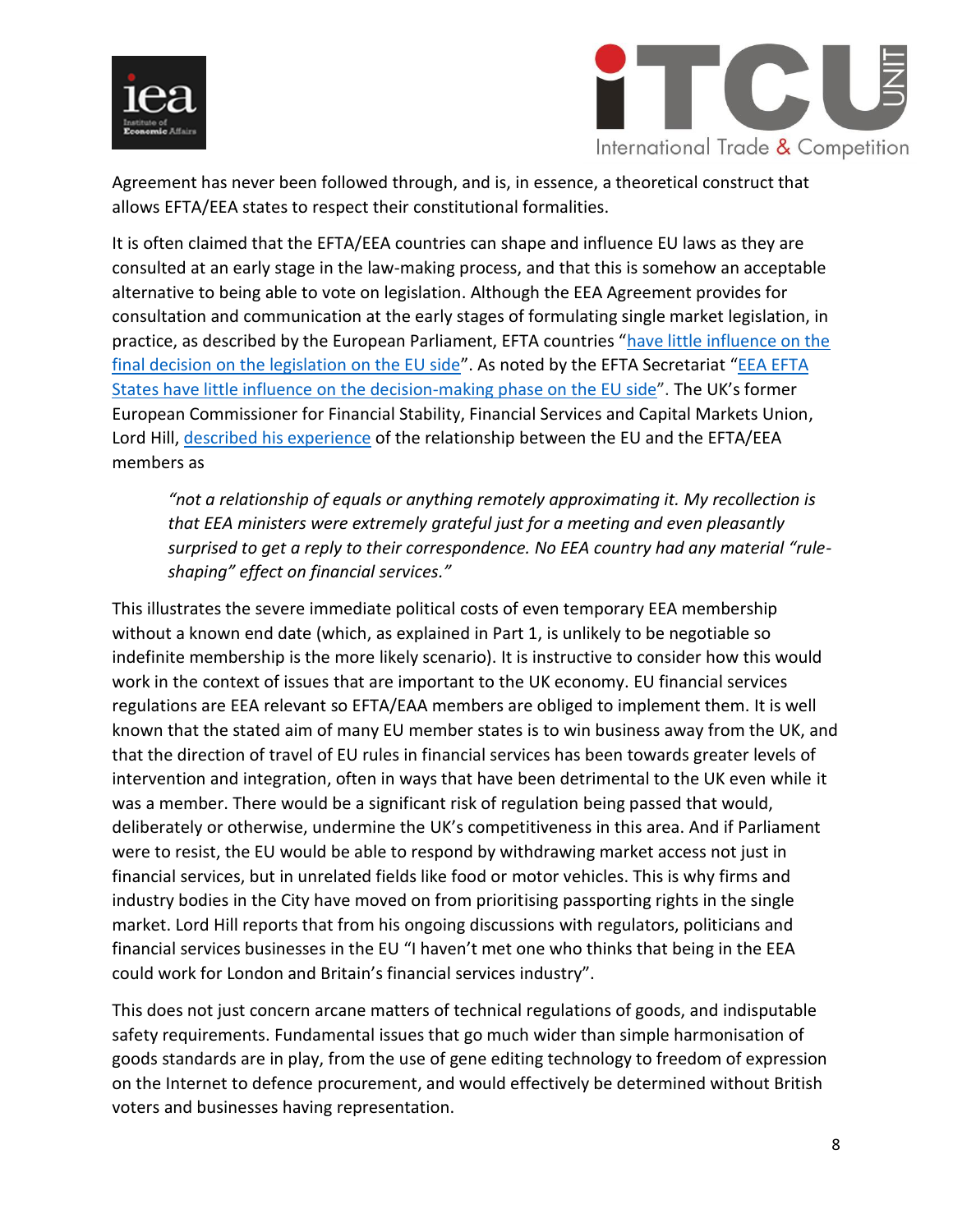



#### **Immigration**

Another issue that is of vital interest to the British people is immigration. Free movement of workers is a fundamental part of the EEA Agreement and EFTA/EEA members are subject to all the EU legislation supporting it. Consideration of the relevant provisions and precedents indicates that it is unrealistic to suggest that a Lichtenstein-style immigration control could be agreed, or that the UK government could simply make better use of the controls on free movement that are already available. The emergency brake under article 112 of the EEA Agreement that supporters of the Norway model often cite would be very unlikely to apply to the UK. Liechtenstein was able to negotiate an enduring safeguard due to its unique position with a tiny population and mainly rural geography. It was [made clear](https://www.politico.eu/article/why-we-lost-the-brexit-vote-former-uk-prime-minister-david-cameron/) to David Cameron during his attempted renegotiation before the referendum that the EU does not consider that the UK is encountering any difficulties that would justify deploying such emergency measures. It is also clear that the existing controls that allow member states to remove immigrants from EEA countries who do not meet the criteria of being a worker or economically self-sufficient cannot be utilised to their full extent by the UK unless it introduces registration and identity systems (which would have to be for UK nationals as well as immigrants, otherwise they would be discriminatory) and make access to welfare benefits and healthcare much more rigorous. These would be serious changes to the way the UK is governed and, in many respects, would operate directly against the concerns of voters. There are, however, strong arguments for retaining an [open and liberal immigration policy,](https://iea.org.uk/publications/immigration-picking-the-low-hanging-fruits/) especially with respect to EEA countries, and polling after the referendum [suggests](https://www.ipsos.com/ipsos-mori/en-uk/attitudes-immigration-have-softened-referendum-most-still-want-see-it-reduced) that public support for this will be greater if it is delivered as a matter of UK policy rather than pursuant to EU or EEA membership.

#### **Wider Policy Implications**

The UK cannot cherry pick its model as a member of the EEA. The foundational principle of the EEA and its institutions is homogeneity of regulations and their application across the single market. And the direction of travel is towards more areas becoming more integrated. Iceland's finance minister recently said "[Those that are for integration are stepping up the pace and if](https://www.telegraph.co.uk/politics/2018/04/23/eu-views-independence-nuisance-iceland-warns/)  [that is realised there will be even less tolerance for special implementation in the European](https://www.telegraph.co.uk/politics/2018/04/23/eu-views-independence-nuisance-iceland-warns/)  [Economic Area](https://www.telegraph.co.uk/politics/2018/04/23/eu-views-independence-nuisance-iceland-warns/)". Carving out special treatment for sectors or to deal with movement of workers would mean seeking to reverse this and undermine the principle of homogeneity. Why would the 30 EEA members agree to unbalancing their relationship and destabilising established structures for the UK, especially if they think we will leave in a couple of years? It is noted in the Common Market 2.0 plan that Norway and Iceland have successfully negotiated a number of derogations from specific EU measures over the years, highlighting the need for all legislation to be actively incorporated by parliaments, as a national right of reservation. However, this illustrates both why the EU would be unlikely to support UK EEA membership without stricter conditions, and why such membership would be inherently unstable, and unattractive for the EFTA/EEA members who need to speak with one voice if the agreement is to function. Delays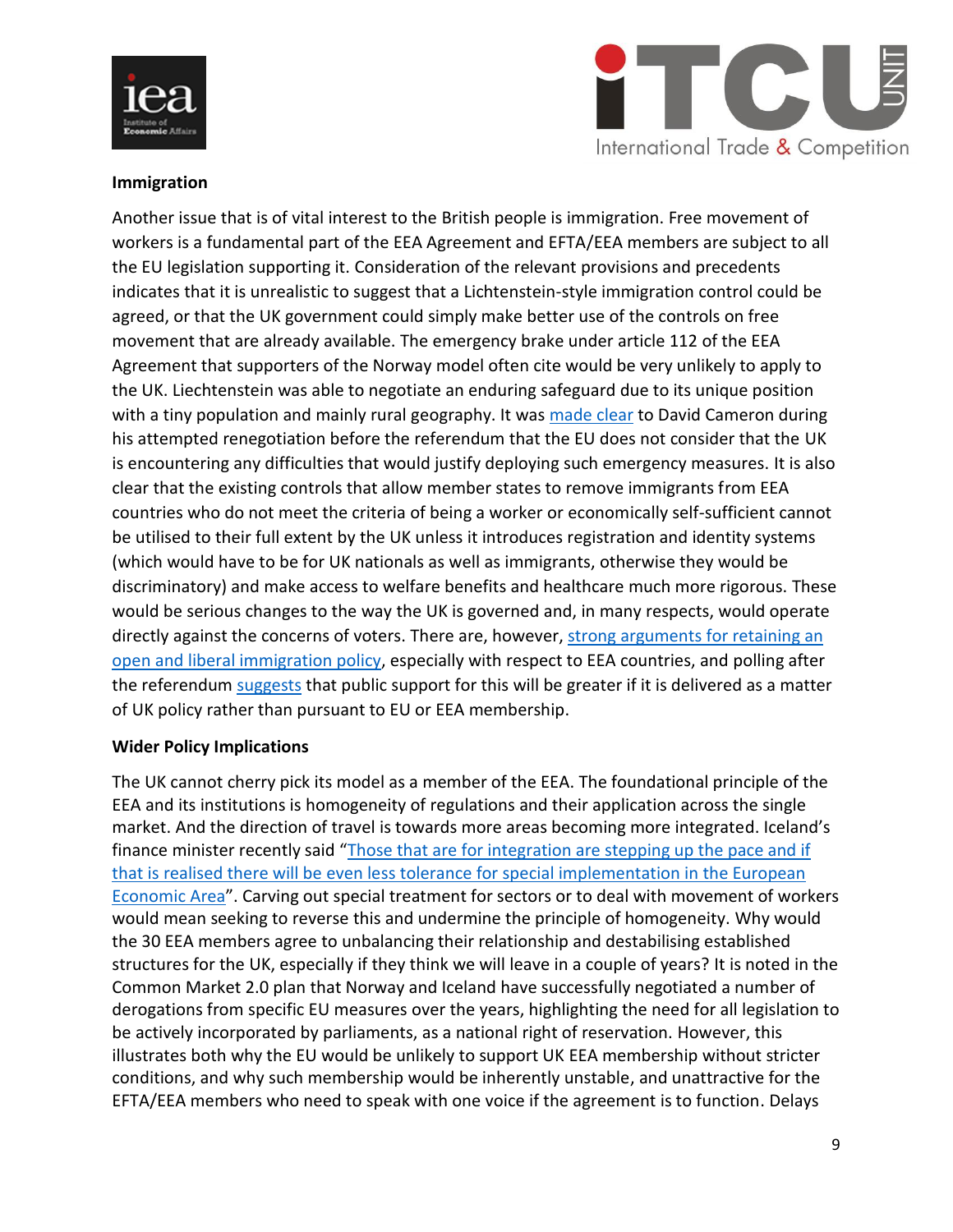



and obstruction by Norway in implementing a package of hygiene regulation would not threaten the operation of the whole system. Such action by the UK in financial services, or other important sectors surely would.

It should also be noted that the derogations, or adaptations as they are technically called, are not to accommodate the policy preferences of the EFTA countries. They are technical adaptations to make the legislation function in its institutional context or substantive adaptations to reflect "geography, topography, climate, infrastructure or the economic or demographic situation" for example, as described by the Standing Committee of the EFTA [States.](http://www.efta.int/media/documents/eea/1113623-How-EU-acts-become-EEA-acts.pdf)

The impact of EEA membership on financial services and immigration alone should rule it out for the UK post-Brexit (even if the basic argument for democracy and accountability in who makes the UK's laws, and how, are not considered sufficiently persuasive). Even if the supporters of this model are right that these matters could be satisfactorily negotiated, for example to give UK regulators a voice in financial services regulation, or by allowing the UK a Liechtenstein-style 'brake' to cap immigration, which are both unlikely as they would put the UK in a position of greater influence than EU member states, there is no way that they could be negotiated in time to take effect on 30 March 2019, or even, given the balance of negotiation positions if negotiating under the shadow of the backstop, by December 2020.

#### **International Trade**

 $\overline{\phantom{a}}$ 

EFTA/EEA membership would also have a serious impact on the UK's international trade policy, pursuit of which is present government policy.

If not combined with a customs union, as an EFTA/EEA member the UK would be technically able to negotiate free trade agreements in the way that EFTA members do, either individually or as a bloc. But the FTAs that EFTA countries have are not the kind of comprehensive and truly progressive deals that the UK would be looking for, addressing services and regulatory barriers, because these matters would remain subject to EU laws so could not be negotiated by the UK with other countries.<sup>2</sup> All of the reasons why the EU and the USA were unable to progress the proposed FTA between them (the Transatlantic Trade and Investment Partnership or "TTIP") would still apply, and the UK would be even less able to work through them, so a UK/US FTA, considered to be one of the great opportunities from Brexit, would be unobtainable.

 $<sup>2</sup>$  Protocol 12 of the EEA Agreement provides that only the EU can negotiate mutual recognition agreements with</sup> third countries and the EFTA/EEA countries can follow in parallel.